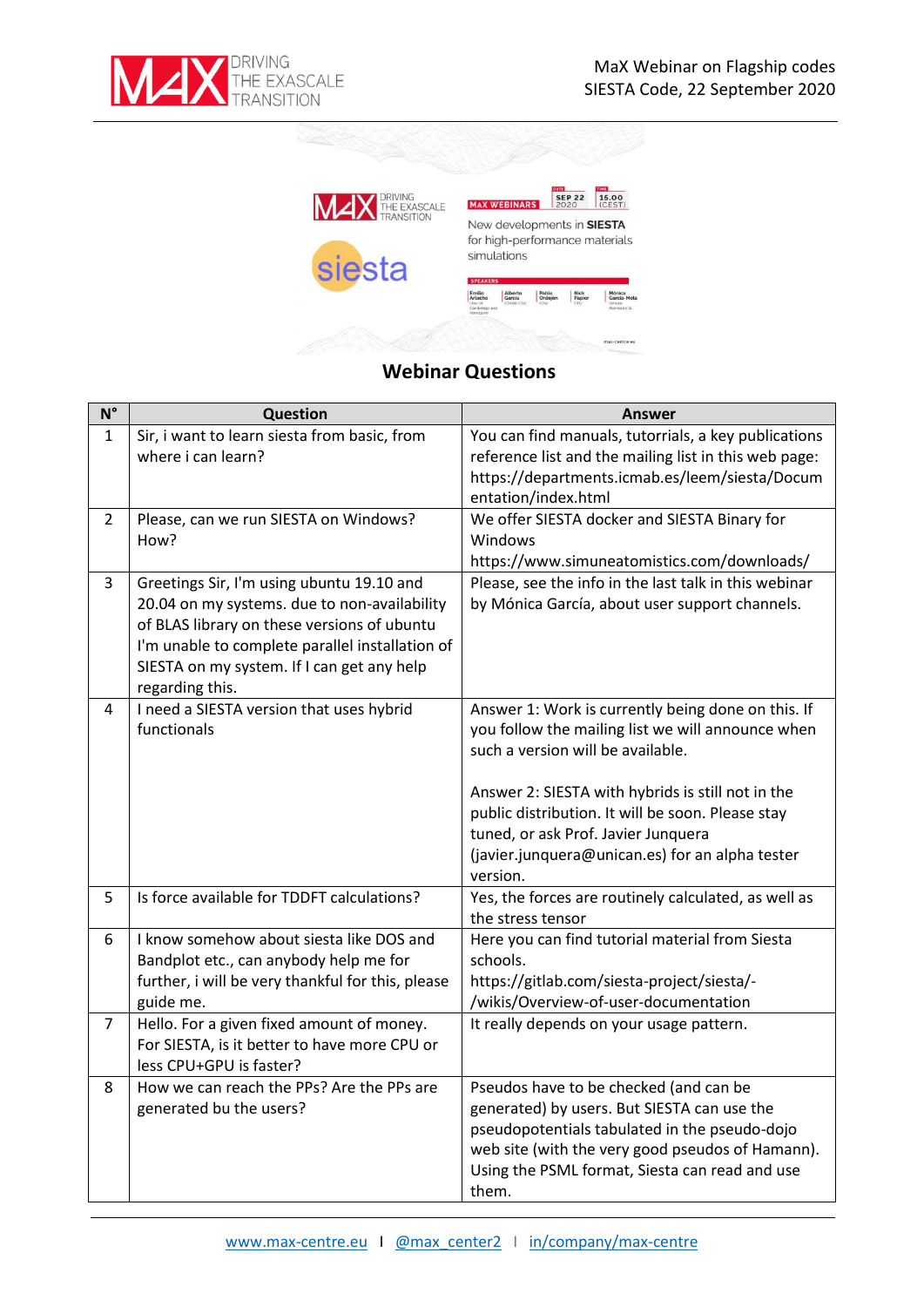

| $\mathsf{N}^\circ$ | <b>Question</b>                                                                                                                | <b>Answer</b>                                                                                                                                                                                                                                                                                                                                                                                                                                       |
|--------------------|--------------------------------------------------------------------------------------------------------------------------------|-----------------------------------------------------------------------------------------------------------------------------------------------------------------------------------------------------------------------------------------------------------------------------------------------------------------------------------------------------------------------------------------------------------------------------------------------------|
| 9<br>10            | Greetings sir, what GPU architectures does<br>siesta support?<br>Are you planning to create a database of                      | Currently Siesta supports the GPU's that ELPA<br>supports. So as soon as ELPA has kernels for other<br>GPU's, Siesta will immediately be able to use those.<br>Additionally, if ELSI adds GPU support, Siesta will<br>also immediately be able to use those<br>architectures.<br>Bottom line, Siesta has GPU support through 3rd<br>party libraries and specific architecture support<br>comes from them.<br>Pseudos have to be checked (and can be |
|                    | tested pseudopotentials distributed with the<br>code (like, for instance, in VASP)?                                            | generated) by users. But SIESTA can use the<br>pseudopotentials tabulated in the pseudo-dojo<br>web site (with the very good pseudos of Hamann).<br>Using the PSML format, Siesta can read and use<br>them.                                                                                                                                                                                                                                         |
| 11                 | Can we perform GW calculations in the<br>updated version of SIESTA?                                                            | Not within SIESTA, but there is a post-processing<br>program doing it, by Peter Koval and Daniel<br>Sanchez-Portal, which is being bundled with Siesta<br>by Simune.                                                                                                                                                                                                                                                                                |
| 12                 | Quick question about (PEXSI) talk, what are<br>the main limitations behind such method?                                        | The system needs to be large enough for the<br>method to be past the cross-over point. Plus, you<br>do not get eigenstates, but the density-matrix<br>directly.                                                                                                                                                                                                                                                                                     |
| 13                 | Hello, can we apply gate voltage in<br>TransSiesta?                                                                            | Yes, Siesta+TranSiesta allows two ways of adding<br>gates:<br>1. One can add charged gates which implicitly<br>calculates the potential response to the charges,<br>for planar gates this is the same as a capacitor<br>setup.<br>2. One can add user-defined Hartree potentials<br>which mimics gates but these requires more<br>specialized knowledge of the actual Hartree since<br>they are not boundary conditions in the Poisson<br>equation. |
| 14                 | If one uses pseudos in PSML format, do you<br>need to rely on automatic generation of basis<br>set or it must be done by user? | In my talk I will present the charged gate (next)<br>It is always better to have basis functions adapted<br>to your pseudo. You can therefore define finite<br>support confinement parameters etc independent<br>of the pseudo, but then let siesta generate the<br>basis function with those parameters for the actual<br>pseudo being used.                                                                                                       |
| 15                 | Do you have any plan to include Machine<br>Learning in the future SIESTA release?                                              | Machine learning couldbe used for many things,<br>but the main results of the siesta code are from<br>first principles, and therefore, we do noty plan to<br>use machine learning for the results of calculations<br>(that would fit better with 2nd principles<br>methods). SIESTA could be used as source of<br>information for machine learning.                                                                                                 |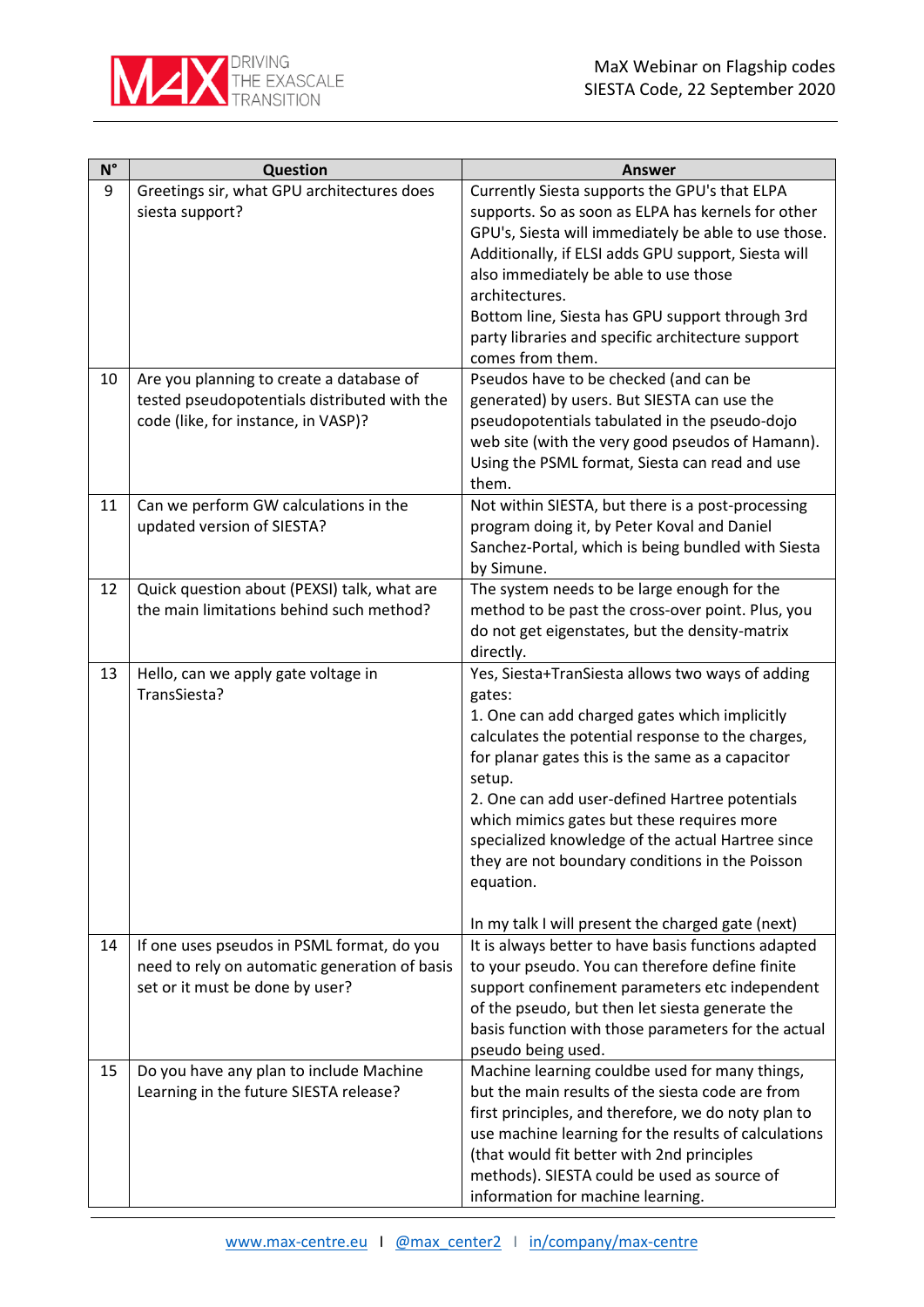| $N^{\circ}$ | Question                                                                                  | <b>Answer</b>                                                                                         |
|-------------|-------------------------------------------------------------------------------------------|-------------------------------------------------------------------------------------------------------|
| 16          | Hi! Thank you for the seminar! Remembering                                                | This is certainly an issue for us too. We are working                                                 |
|             | the difficulties, I had compiling SIESTA at the                                           | on ways to ease the installation.                                                                     |
|             | university cluster, I would like to ask -- do                                             |                                                                                                       |
|             | you plan to ship pre-compiled Linux binaries                                              |                                                                                                       |
| 17          | (as Gaussian or Turbomole do)?<br>I am wondering which version of SIESTA I                | Answer 1: We will release a stable version of 4.1                                                     |
|             | should use as an end user. There are v4.1-b4,                                             | soon, and then that will be what we recommend                                                         |
|             | v4.0.2, Max 1.0.1 versions. All of these                                                  | users. The MaX releases are connected with                                                            |
|             | releases are quite old. There are various bug                                             | objectives of the MaX project.                                                                        |
|             | fixed on the updated channel of rel4.1, max                                               | Currently, the 4.0.2 is the recommended release of                                                    |
|             | versions on gitlab. If you can comment                                                    | Siesta due to its stability.                                                                          |
|             | something about it, then it will be very                                                  |                                                                                                       |
|             | helpful.                                                                                  | Answer 2: If you can compile yourself, you are                                                        |
|             |                                                                                           | better off using the tip of the branches. The MaX                                                     |
|             |                                                                                           | version is actually quite recent, showcasing the<br>latest bleeding-edge developments. Please see the |
|             |                                                                                           | Wiki.                                                                                                 |
| 18          | Is it fine to have unequal layers on L & R                                                | Answer 1: TranSiesta allows asymmetric electrodes                                                     |
|             | side?                                                                                     | if so desired, so no problem.                                                                         |
|             | on slide 8/9 here 5L on L side and 4L on R                                                |                                                                                                       |
|             | side!                                                                                     | Answer 2: If you mean that the layers between the                                                     |
|             |                                                                                           | scattering region and the actual electrodes are                                                       |
|             |                                                                                           | different.                                                                                            |
|             |                                                                                           | There is no requirement of the number of layers                                                       |
|             |                                                                                           | between the two. In this case it was because of the                                                   |
|             |                                                                                           | stacking sequence.                                                                                    |
| 19          | I was using siesta version 4.0 b2 for one my                                              | Watch the webinar video for the live answer.                                                          |
|             | project which is kind of not completed yet                                                |                                                                                                       |
|             | should I shift all my calculations to siesta                                              |                                                                                                       |
|             | 4.0.2?                                                                                    |                                                                                                       |
| 20          | Also, please suggest a easy to use and open                                               | You will see more in the last talk in the webinar                                                     |
|             | source visualizer in order to create/edit the                                             |                                                                                                       |
| 21          | geometry hence finally creating fdf file?<br>I myself benefitted very much from the       | Yes, AMBER is implemented within our QM/MM                                                            |
|             | speed of doing MD simulations of water in                                                 | module. We do not have specific plans to link to                                                      |
|             | between 2D materials in SIESTA. Also the                                                  | MD software.                                                                                          |
|             | possibility of making your own constraints in                                             |                                                                                                       |
|             | constr.f is just amazing! (for me it was a force                                          |                                                                                                       |
|             | dragging water molecules along CNTs) So I                                                 |                                                                                                       |
|             | am very happy to hear that you include                                                    |                                                                                                       |
|             | QM/MM functionality. Based on a quick scan                                                |                                                                                                       |
|             | of the reference paper I see that Amber                                                   |                                                                                                       |
|             | forcefield is (will be?) implemented directly<br>in SIESTA code. Are there plans to allow |                                                                                                       |
|             | coupling to popular MD soft, like Gromacs or                                              |                                                                                                       |
|             | Amber?                                                                                    |                                                                                                       |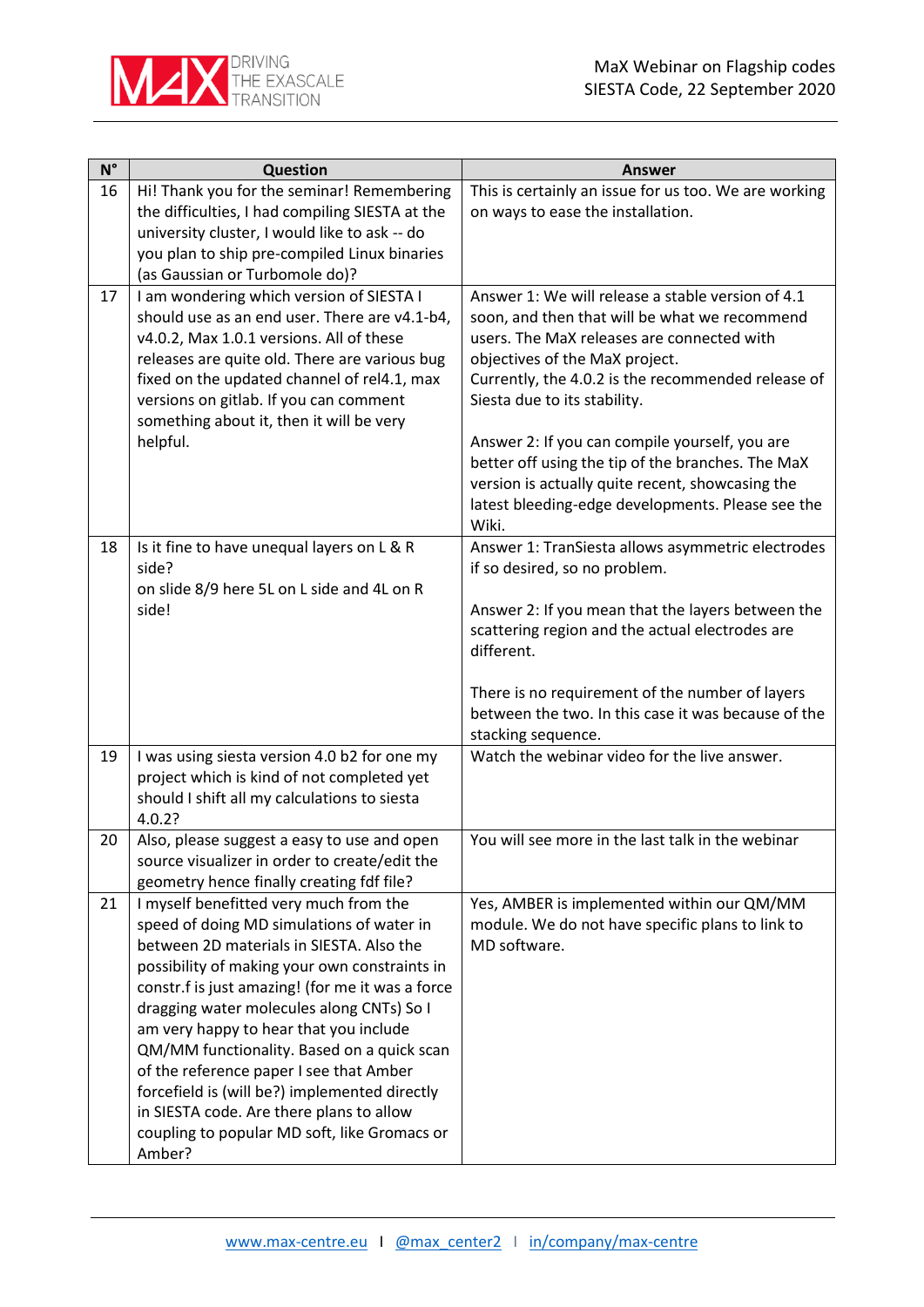

| $N^{\circ}$ | Question                                                                                   | <b>Answer</b>                                                                                             |
|-------------|--------------------------------------------------------------------------------------------|-----------------------------------------------------------------------------------------------------------|
| 22          | I guess what pinned me was different                                                       | Yes, you can use different number of layers, but                                                          |
|             | number of layers in the buffer region.                                                     | you always have to check that the electrodes are                                                          |
|             | (electrodes were same)                                                                     | thick enough to screen the effect of the contact                                                          |
|             |                                                                                            | (which is certainly not the case in the cartoons I                                                        |
|             |                                                                                            | showed).                                                                                                  |
| 23          | Can the capacitance of the system be<br>calculated directly, in the out, put file like the | Not directly (it is not an output of the code), but<br>can be computed indirectly from the quantities     |
|             | current in transiesta?                                                                     | computed with TranSIESTA. It would involve                                                                |
|             |                                                                                            | integrating the charge transfered, which can be                                                           |
|             |                                                                                            | easily done with the utilities provided with SIESTA                                                       |
| 24          | Do transiesta calculations take too much                                                   | The cost with the current version of TranSIESTA is                                                        |
|             | time? Approximately? I know it depends on                                                  | not very much larger than the one of a standard                                                           |
|             | the system, maybe you can give an info.                                                    | SIESTA run of the same system size. In my                                                                 |
|             |                                                                                            | experience, it can be a factor of 5, at most.                                                             |
| 25          | Dear Sir/Madam,                                                                            | As long as you have done a good calculation, you                                                          |
|             |                                                                                            | should not need to repeat it. Newer versions might                                                        |
|             | I was using 4.0 b2 version for my old project                                              | offer new features or more performance, but                                                               |
|             | which involves lots of calculations. As per the                                            | unless you have been exposed to a bug, you should<br>be fine. You might want to check a few calculations  |
|             | discussion in this webinar, I am kind of<br>getting confused whether I recalculate all my  | only.                                                                                                     |
|             | old calculations with 4.0.2 version or not? As                                             |                                                                                                           |
|             | it will be really difficult and time consuming                                             |                                                                                                           |
|             | for me to do so. Kindly advise me. Thank You                                               |                                                                                                           |
| 26          | Can the new version of Siesta take into                                                    | No.                                                                                                       |
|             | account the crystal symmetry?                                                              |                                                                                                           |
|             |                                                                                            | The dealing with symmetries in siesta is quite                                                            |
|             |                                                                                            | limited. It is relatively low in the priority list since                                                  |
|             |                                                                                            | the benefits of symmetry for large systems                                                                |
|             |                                                                                            | (especially moving) is quite limited. But there are<br>tools that can be used for symmetry pre- and post- |
|             |                                                                                            | processing.                                                                                               |
| 27          | Is it possible to have collaboration with the                                              | The presenters are science researchers.                                                                   |
|             | presenters?                                                                                | Collaborations work as usual in research. If there is                                                     |
|             |                                                                                            | interest on both sides.                                                                                   |
| 28          | Can TranSiesta consider tunneling current                                                  | Yes. For tunneling you need to be careful of the                                                          |
|             | and spin polarized current?                                                                | basis set                                                                                                 |
| 29          | I don't quite understand what is the main                                                  | In the supercell you have transverse periodicity,                                                         |
|             | difference between supercell and RSSE? Is                                                  | while in RSSE you don't have this.                                                                        |
|             | there a way to recognize when to use RSSE?                                                 | So generally, if you only have a single junction RSSE                                                     |
|             |                                                                                            | would be the most correct way to do it. However,                                                          |
|             |                                                                                            | it all depends on what you want to look into. If you                                                      |
|             |                                                                                            | correctly separate the images and they have a                                                             |
|             |                                                                                            | weak coupling, then you may rely on the supercell                                                         |
|             |                                                                                            | approach.                                                                                                 |
|             |                                                                                            | However, in particular 3-terminal calculations with                                                       |
|             |                                                                                            | 2D materials the RSSE may provide much more                                                               |
|             |                                                                                            | reliable results.                                                                                         |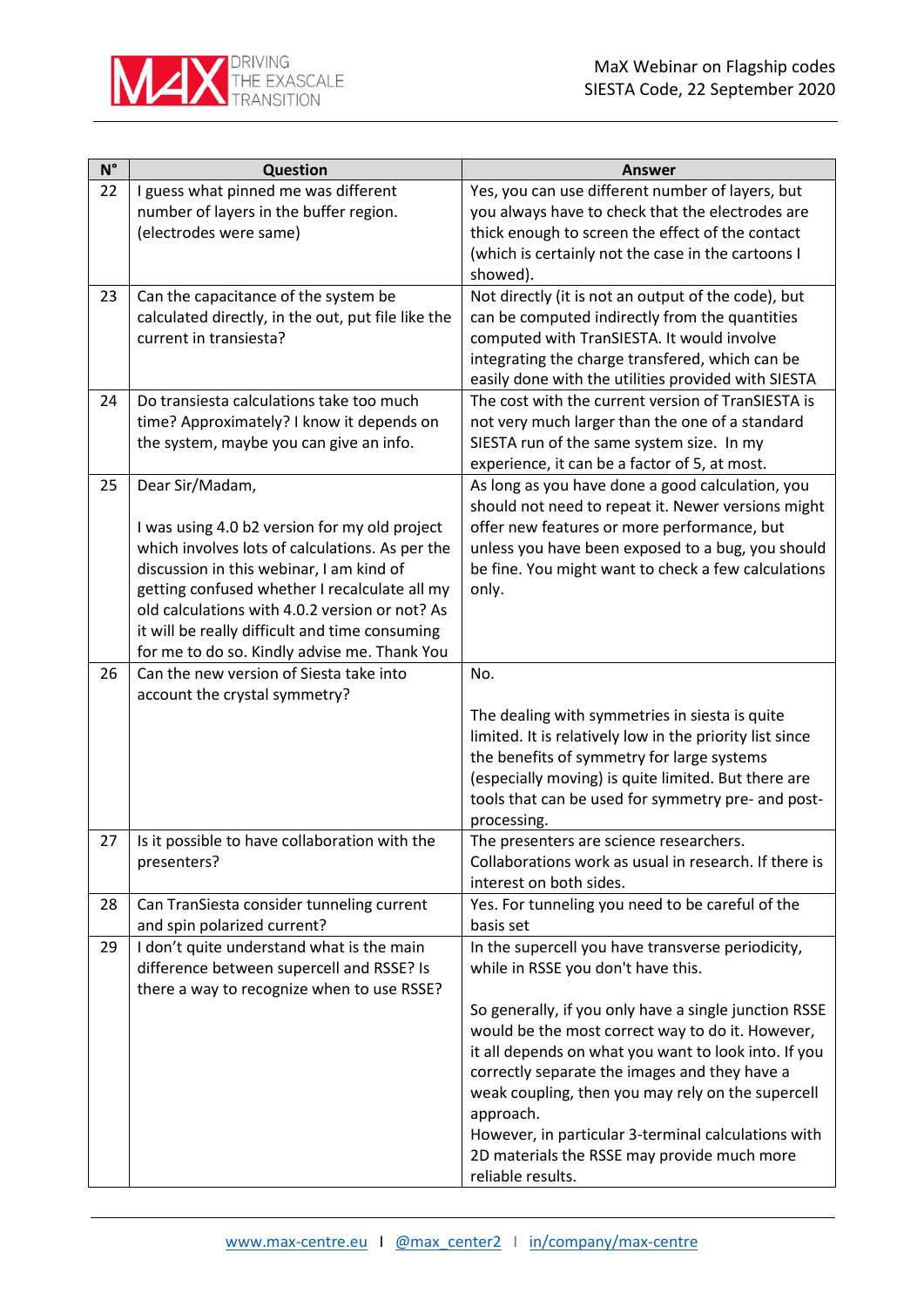

| $N^{\circ}$ | <b>Question</b>                                                                       | Answer                                                                                                         |
|-------------|---------------------------------------------------------------------------------------|----------------------------------------------------------------------------------------------------------------|
| 30          | Is there any tutorial session today?                                                  | No, this is only a webinar.                                                                                    |
|             |                                                                                       | We are organizing both a SIESTA School and a                                                                   |
|             |                                                                                       | TranSIESTA workshop in the first half of 2021. Stay                                                            |
|             |                                                                                       | tuned in the MaX and SIESTA web pages with the                                                                 |
|             |                                                                                       | announcements.                                                                                                 |
| 31          | How can I get a training period to master<br>SIESTA in your Lab?                      | Given the limitations due to COVID-19, this will not<br>be possible in the near future. Stay tuned for         |
|             |                                                                                       | announcements of SIESTA and TranSIESTA schools                                                                 |
|             |                                                                                       | in the next few months, through the MaX and                                                                    |
|             |                                                                                       | SIESTA web pages.                                                                                              |
| 32          | I would like to thank everyone for this                                               | Watch the webinar video for the live answer.                                                                   |
|             | wonderful webinar.                                                                    |                                                                                                                |
|             |                                                                                       |                                                                                                                |
|             | Could you email the videos link (for rewatch)                                         |                                                                                                                |
|             | or upload to youtube? Many thanks.                                                    |                                                                                                                |
| 33          | Sir, can we do phonon calculations using<br>siesta code? How accurate are the results | Answer 1: There is the possibility of doing it using<br>finite differences. Doing it via DFPT is quite recent, |
|             | w.r.t. other softwares?                                                               | coming up.                                                                                                     |
|             |                                                                                       |                                                                                                                |
|             |                                                                                       | Answer 2: Yes, you have utilities that allow you to                                                            |
|             |                                                                                       | compute phonons within the SIESTA distribution                                                                 |
|             |                                                                                       | package.                                                                                                       |
|             |                                                                                       | The accuracy depends critically on the numerical                                                               |
|             |                                                                                       | parameters of your calculation, like the basis set                                                             |
|             |                                                                                       | and the spacing of the real space discretization, but<br>can be as accurate as PW results.                     |
| 34          | How can we use HSE06 exchange- Hybrid                                                 | Watch the webinar video for the live answer.                                                                   |
|             | functional in SIESTA?                                                                 | You can contact SIESTA team directly.                                                                          |
| 35          | Please suggest open source visualizer best                                            | That depends on what you want to visualize, for                                                                |
|             | suited for Siesta.                                                                    | atoms, use molden, jmol, ase or anything.                                                                      |
|             |                                                                                       |                                                                                                                |
|             |                                                                                       | For grids, you can use vmd and xcrysden.                                                                       |
| 36          | Is Simune free?                                                                       | Watch the webinar video for the live answer.                                                                   |
| 37          | Thanks for nice presentations,                                                        | You can try the pseudo-dojo database. You should                                                               |
|             | If we can find reliable full relativistic pseudo<br>files for transition metals       | download the PSML format pseudos.                                                                              |
|             | to support SOC splitting?                                                             |                                                                                                                |
| 38          | There will be an academic version of ASAP?                                            | Watch the webinar video for the live answer.                                                                   |
| 39          | Sorry I would also like to know how can we                                            | You can contact SIESTA team directly.                                                                          |
|             | use HSE06-Hybrid in Siesta?                                                           |                                                                                                                |
| 40          | How is SIESTA comparable with other LCAO                                              | Watch the webinar video for the live answer.                                                                   |
|             | codes (CONQUEST, OpenMX)?                                                             |                                                                                                                |
| 41          | without using manual basis (orbital                                                   | You should always make sure that your basis set is                                                             |
|             | information), basis energyshift input, can we                                         | appropriate.                                                                                                   |
|             | get publishable results?                                                              |                                                                                                                |
| 42          | Is it possible to do TDDFT calculations with                                          | Watch the webinar video for the live answer.                                                                   |
|             | hybrid functionals?                                                                   |                                                                                                                |